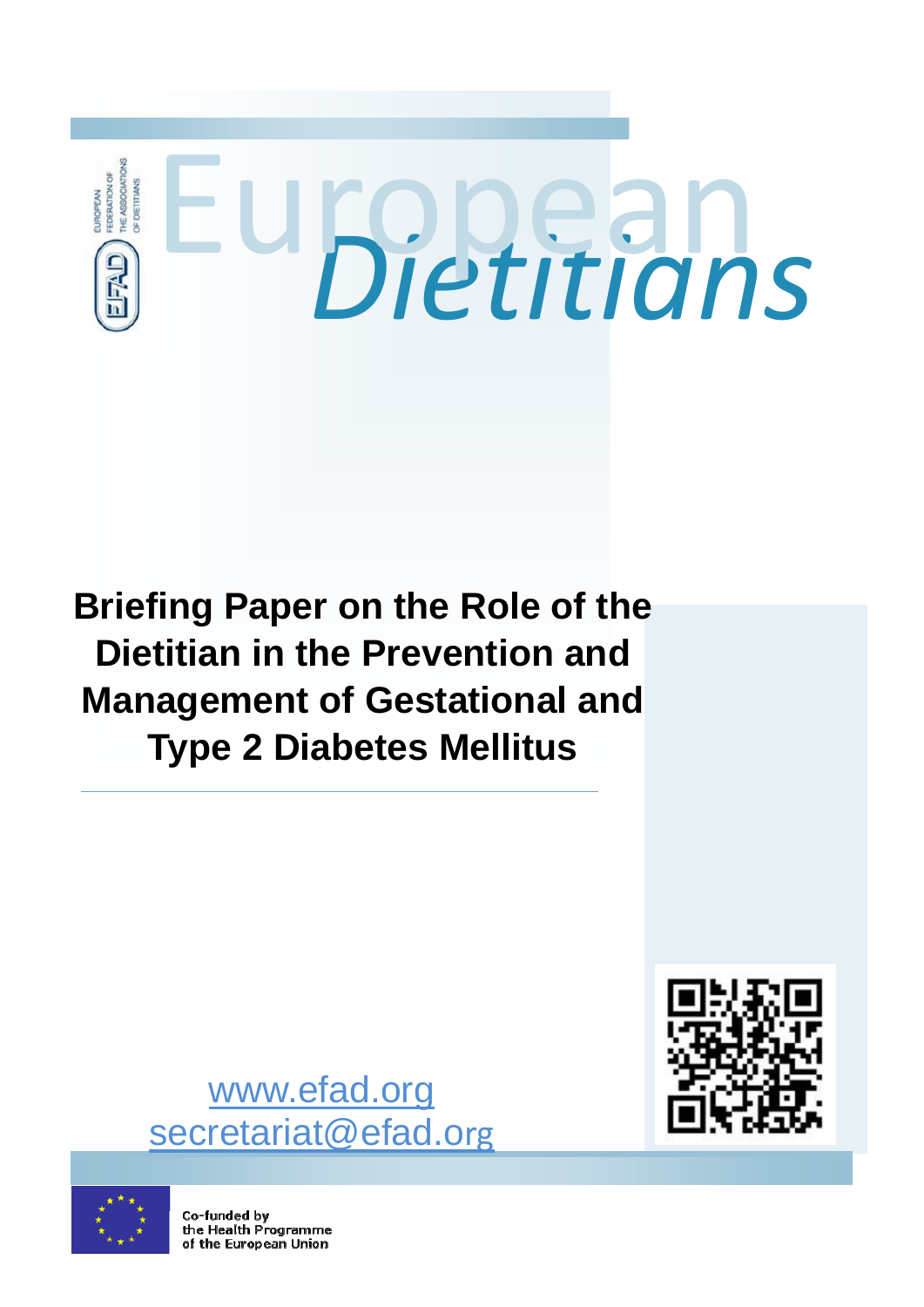

# Briefing paper on The Role of the Dietitian in the Prevention and Management of Gestational and Type 2 Diabetes Mellitus

Dietitians, as members of integrated multidisciplinary teams, have a central role to play in the prevention and management of diabetes in both adults and children at every stage of the disease course<sup>1</sup>. Dietary and lifestyle modification are considered the cornerstones of effective diabetes prevention and self-management. Dietitians are uniquely qualified to translate the science of nutrition and apply it to nutrition counseling, promoting healthy nutrition in diabetes, and to public health initiatives, reducing the burden of preventable disease through good nutrition.

#### Diabetes

Diabetes is a chronic illness caused by no or an insufficient production of insulin by the pancreas, or when the body is unable to effectively use the insulin produced. This then leads to increased blood glucose levels (hyperglycemia). Sequelea associated with hyperglycemia include cardio-vascular disease, nephropathy, retinopathy and neuropathy<sup>2</sup>.

Diabetes is a complex condition requiring both high quality clinical care and effective selfmanagement. All individuals with diabetes need to be actively involved in developing their own, unique care plan, which includes meeting their own and their family/carers' educational needs<sup>2</sup>. With access to the appropriate education, medication, quality of care and good medical and nutritional advice, people with diabetes should be able to lead an active and healthy life and reduce the risk of developing complications and the associated reduction in life expectancy and quality of life<sup>3</sup>.

The key therapeutic aim is to achieve metabolic control, which means not just maintaining target blood glucose levels as close to normal as possible, but also achieving optimal blood pressure and lipid levels<sup>2-4</sup>. Care also includes regular monitoring and early detection and management of complications<sup>2</sup>. Effective self-management and quality of life are key outcomes of diabetes selfmanagement education and should be measured and monitored as part of care<sup>5</sup>. Since emotional wellbeing is associated with beneficial diabetes outcomes, psychosocial issues should also be addressed<sup>2</sup>.

- Gestational diabetes (GDM) is a form of diabetes consisting of high blood glucose levels during pregnancy. It develops in one in 25 pregnancies worldwide and is associated with complications mainly in the period immediately before and after birth and linked with age, parity, ethnicity and obesity. After pregnancy women with GDM and their offspring are at a significantly increased risk of developing type 2 diabetes later in life; approximately 50% of women with a history of GDM develop type 2 diabetes within five to ten years after delivery.
- Type 2 diabetes accounts for approximately 90% of all cases of diabetes. It is characterized by insulin resistance and relative insulin deficiency, either of which may be present at the time that diabetes becomes clinically manifest. The diagnosis of type 2 diabetes usually occurs after the age of 40 but can occur earlier, especially in populations with high genetic predisposition and/or obesity levels. Type 2 diabetes can remain undetected for many years and the diagnosis is often made from associated complications or incidentally through an abnormal blood or urine glucose test.

Briefing paper diabetes and the control of the October 2012 and the control of the control of the control of the control of the control of the control of the control of the control of the control of the control of the cont

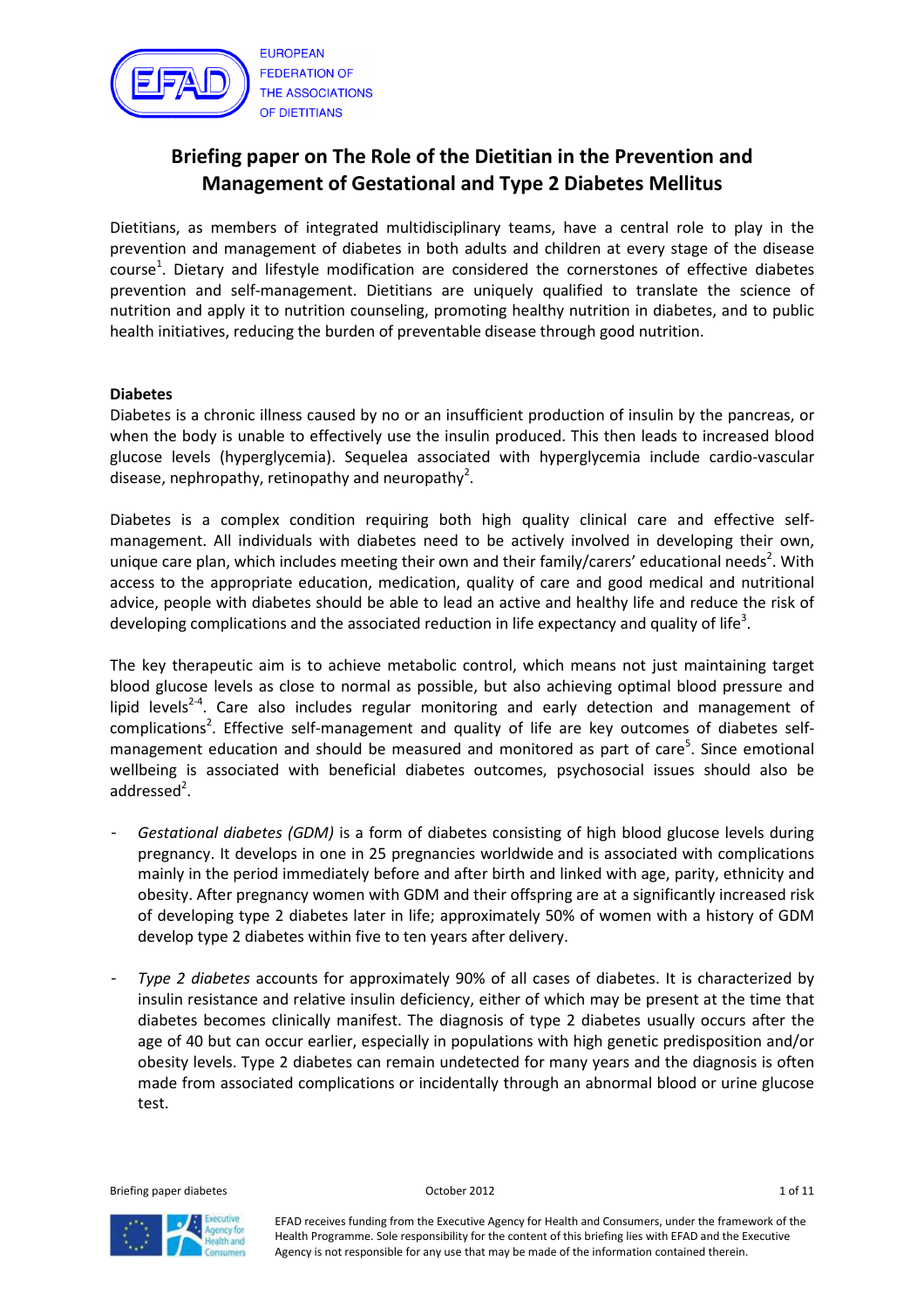

Approximately 20% have complications at diagnosis (UKPDS). Type 2 diabetes is associated with obesity; 80% of adults with type 2 diabetes are overweight or obese and the risk of developing diabetes increases with both increasing body mass index and waist circumference<sup>6, 7</sup>.

### Key therapeutic goals of dietetic interventions

- Support the maintenance of metabolic control, to prevent the development of complications, including :
	- lowering of body weight by 5-10% in case of overweight or obesity,
	- maintenance of blood glucose levels in the optimal range (preventing hypoglycemia and hyperglycemia),
	- optimize the lipid profile,
	- maintenance of blood pressure within the normal range
- Adjust meal plans/advice on adjustment of dietary intake to oral medication or insulin regimen.
- Provide specialist advice where insulin doses may need to be adjusted where changes to typical carbohydrate/meal patterns occur, e.g. illness or for individuals living in institutionalised settings.

#### Diabetes in the EU

Diabetes affects over 55 million people in Europe. In addition another 66 million citizens have impaired glucose tolerance, with a high probability of progressing to clinically manifest diabetes<sup>8</sup>. The number of people affected by diabetes in Europe is expected to increase to over 64 million by 2030, as a result of the obesity epidemic and an ageing European population<sup>8</sup>. Over 600,000 deaths per year are attributed to diabetes in the EU, and in most EU countries diabetes accounts for over 10% of healthcare expenditure<sup>8</sup>.

Given that type 2 diabetes is partially a preventable disease, EU countries should strive to use environmental, food and consumer policies to tackle known risk factors such as obesity. Also adequate education on healthy nutrition and promotion of physical activity in association with early diagnosis can act preventively.

#### Dietary guidelines for diabetes

Dietary modification is one of the cornerstones of effective diabetes management.

European diabetes dietary guidelines vary in the contribution of macronutrients to energy intake recommended. Some guidelines do not specify % energy from macronutrients and instead focus on overall caloric deficit<sup>9</sup>. Others recommend a relatively high carbohydrate diet (40-60% of energy intake) with emphasis on high fibre, low glycaemic index foods<sup>4, 10</sup> through to. The total amount of carbohydrate consumed at meals, regardless of whether the source is sucrose or starch, is the primary determinant of postprandial glucose levels $^{11}$ . For individuals with diabetes, the use of the glycemic index (GI) and glycemic load may provide a modest additional benefit for glycemic control ( $\degree$ 0.5% HbA1c reduction)<sup>12</sup> over that observed when total carbohydrate is considered alone. Studies are complicated however by differing definitions of high or low GI diets, as well as possible confounding dietary factors<sup>13</sup>. Care should be taken, when advising on GI, to ensure the overall quality of the diet meets low saturated fat, high fibre dietary recommendations. The primary goal with respect to dietary fat is to limit overall fat intake (<35% of energy intake) with focus on decreased saturated, trans-fatty acids and cholesterol intakes to reduce the risk of cardio-vascular disease<sup>4</sup>. Protein intake in adults with type 2 diabetes with normal renal function should constitute 10-20% of energy intake. A reduction of the protein intake to 0.8-1 g/kg/day in individuals with

Briefing paper diabetes and the control of the Corollary of the October 2012 and the control of the control of the control of the control of the control of the control of the control of the control of the control of the co

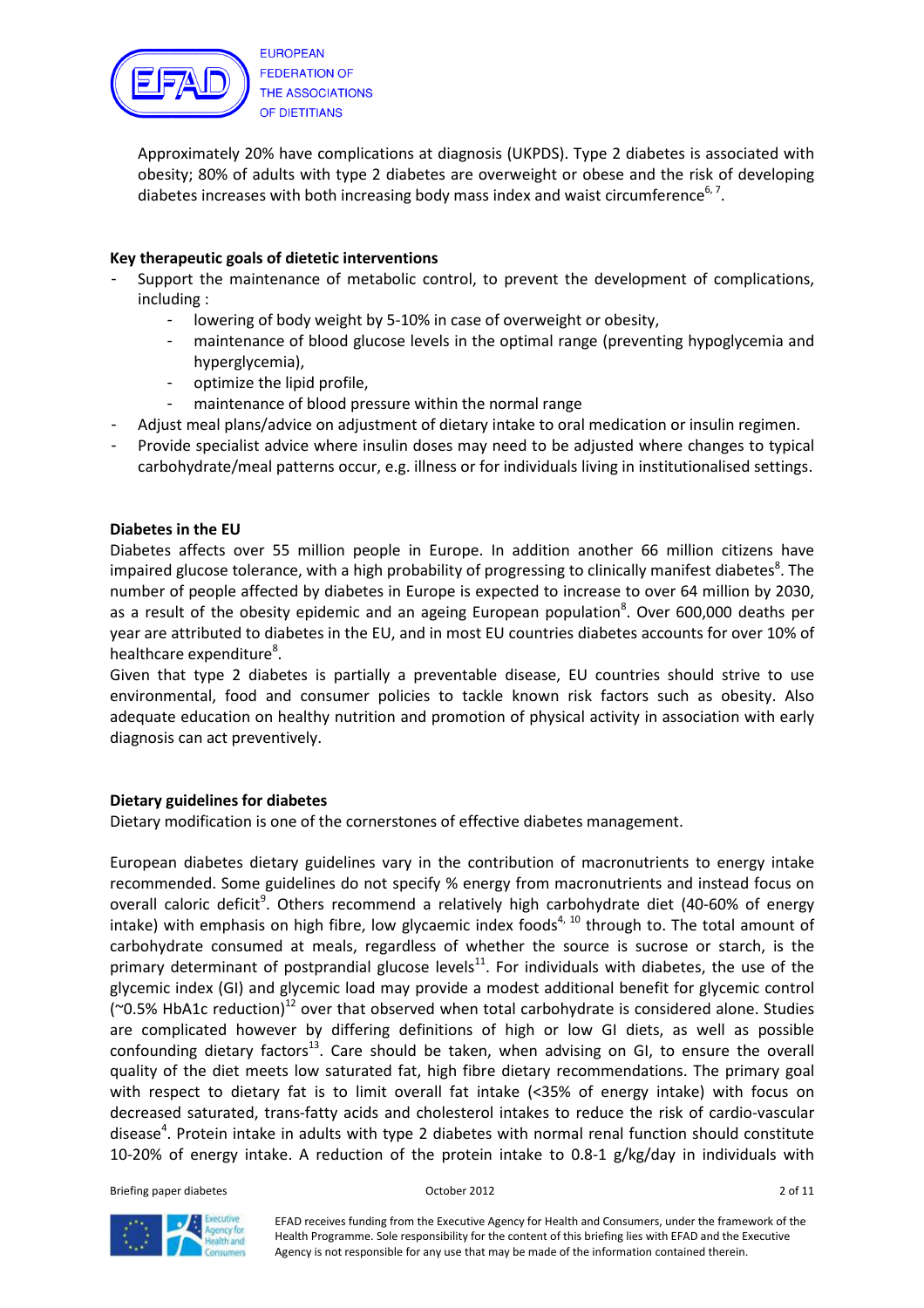

diabetes and an earlier stage of chronic kidney disease (CKD) and to 0.8 g/kg/day in the later stages of CKD may improve renal function (urine albumin excretion rate and glomerular filtration rate)<sup>2, 14</sup> 15, 16 .

Weight management should be the primary nutritional strategy in managing glucose control in type 2 diabetes for people who are overweight or obese<sup>9, 10</sup>. Focus should be on total energy intake for weight reduction and low-carbohydrate, low-fat calorie-restricted, and Mediterranean diets may all be effective for weight loss in the short term (up to 2 years)<sup>17</sup>. The importance of energy balance or energy restriction in combination with an active lifestyle (2000-2500 kcal per week physical activity) to obtain weight loss in overweight individuals should also be emphasized $^{18-21}$ .

In practice healthy eating tools such as food plates, food pyramids and food wheels are used to encourage consumption of wholegrain carbohydrate foods, fruit and vegetables, low fat dairy, lean protein sources and discourage excessive consumption of high energy foods<sup>4</sup>.

#### Role of the dietitian: diet

Diabetes education is best provided by an integrated multidisciplinary team including, the person with diabetes, a nurse, a dietitian, a psychologist and a physician who are skilled in diabetes prevention and management as well as educational, behavioral and psychosocial strategies. It is essential in this collaborative and integrated team approach that individuals with diabetes assume an active role in their care<sup>3</sup>.

Dietitians play varied roles within diabetes teams. They work as trained diabetes educators within diabetes self-management-education programs<sup>22-24</sup>. Dietitians also provide individualized therapy and counseling related to nutrition in both one-to-one and group based settings with patients, taking into account personal and cultural beliefs, preferences, lifestyle, willingness and ability to change<sup>9, 24,</sup> <sup>25</sup>. Dietitians are highly skilled educators and lifestyle coaches; supporting and empowering individuals with diabetes to make healthy food choices, lead an active lifestyle and meet their personal and medical, short and long term goals<sup>9, 25</sup>. Dietitians working in diabetes also play key roles advising on overweight and obesity management, encouraging increased activity, interpreting glucose self-monitoring records and advising on how best to integrate medications management with the patients' diet and lifestyle<sup>9, 26, 27</sup>. Maintaining or improving quality of life is a core patientcentered outcome in all dietetic interventions<sup>9</sup>.

In elderly care homes and institutions, where patients may have limited food choices, the dietitian plays a role in identifying, together with the treating physician and the kitchen staff, a diet that ensures good metabolic control and the highest quality of life for the person with diabetes<sup>28</sup>.

The role of the dietitian in the management of gestational diabetes is particularly important<sup>29, 30</sup> given that the prescription of dietary treatment can help to normalize blood glucose levels, prevent and minimize complications in pregnancy and during delivery and can help to prevent or delay the need for insulin therapy. In combination with the provision of an adequate nutritional intake, it will allow for normal development of the fetus. Optimal maternal nutrition is critical during pregnancy for normal fetal growth and development and it becomes even more important in the face of GDM as poor glycaemic control can result in macrosomia and various obstetric complications. The role of the dietitian at this time is invaluable as intensive nutritional and lifestyle counseling, appropriate to the patient's cultural beliefs and food preferences, has the potential to positively influence glycaemia and pregnancy outcomes. However, there is currently a lack of consensus on the nature and

Briefing paper diabetes and the control of the Corollary of the October 2012 and the control of the control of the South of the South South of the South South South South South South South South South South South South Sou

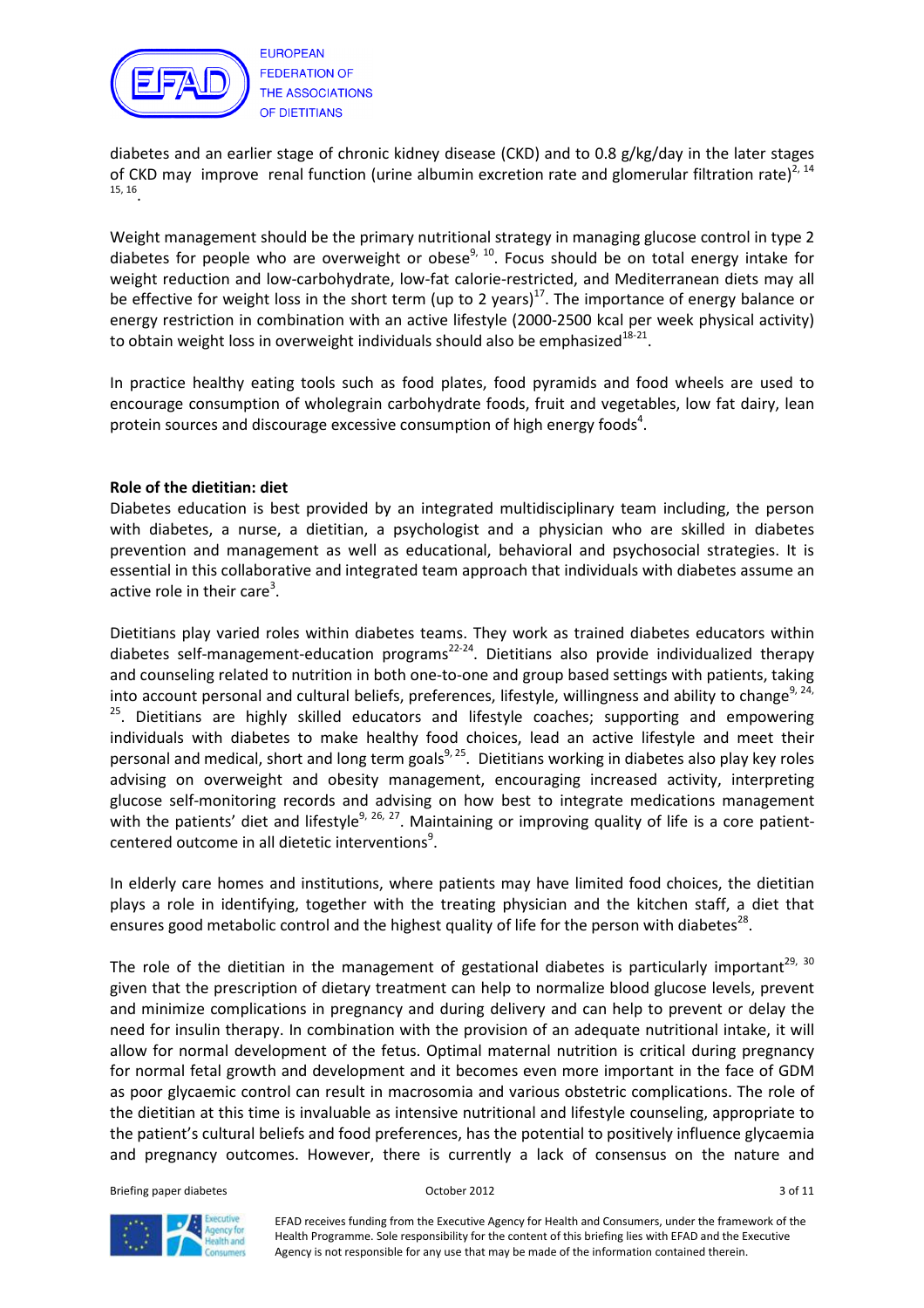

definition of dietetic therapy for GDM patients across Europe and clarification and clear guidelines in this area are required. In 2001, the American Dietetic Association published practice guidelines for care of women with GDM $31$  and the effectiveness and impact of these guidelines were later evaluated in comparison to 'usual' GDM care without specific dietetic goals or guidelines<sup>29</sup>. The results of this study demonstrated less insulin use and improved glycaemic control among patients attending clinics where the nutrition practice guidelines were implemented, thus supporting the need for adequate dietetic intervention in GDM care. Specific dietitian-led low glycaemic index interventions for women with GDM and hyperglycaemia in pregnancy have also demonstrated positive effects on insulin requirements<sup>32</sup> and glycaemic control<sup>33</sup>.

Diabetes interventions involving dietitians have proven efficacy for improving a range of outcomes in type 2 diabetes. Group education and care, delivered by trained dietitians and nurses is associated with significantly lower HbA1c (7.6% vs. 8.4%, p<0.05), decreased insulin resistance (Homeostasis Model Assessment index 6.9 vs. 9.2, p<0.05) and better quality of life (65 vs. 78.4, p<0.001) than those obtained by a medically and pedagogically qualified team<sup>22</sup>. In sub optimally controlled type 2 diabetes (HbA1c >7%) despite optimised hypoglycaemic drug treatment, a dietitian-led intervention was shown to significantly improve glycaemic control, weight and waist circumference and led to a significant decrease in saturated fat intake, compared to controls<sup>34</sup>. In type 2 diabetes patients commencing insulin, dietitians may play an invaluable role in delivering interventions that attenuate the weight gain usually associated with insulin therapy<sup>35</sup>. Intensified lifestyle interventions has been shown to be equivalent to insulin treatment in poorly controlled type 2 diabetes for up to one year<sup>36</sup>, and may have more beneficial effects on adipokine levels than when the same lowering of HbA1c is achieved with insulin treatment $37$ . Dietitian-led interventions involving more specialised interventions - for example the use of meal replacements in the Look AHEAD Study - also result in significant weight loss and improvement in glycaemic control<sup>38</sup>.

There is also evidence that dietary interventions involving dietitians are effective in reducing progression to type 2 diabetes in pre-diabetes<sup>23</sup>. The Diabetes Prevention Programme<sup>39</sup> showed a 58% reduced risk of developing type 2 diabetes with an intensive lifestyle intervention. Within this intervention, dietitians worked as lifestyle coaches, (addressing eating, activity and behavioural strategies for diabetes prevention) as well as case managers and active researchers on various aspects of the study<sup>23</sup>. Since the dietitian plays a significant role in the prevention of type 2 diabetes, primary care physicians should refer patients with symptoms of glucose intolerance and diabetes to a dietitian to ensure the best care for their patients<sup>39, 24</sup>. Most importantly, such interventions are proven to be cost effective<sup>40</sup>.

#### Role of the dietitian: physical activity

Since physical activity/exercise is a cornerstone of effective diabetes prevention and management<sup>2,</sup>  $20, 41-43$ , dietitians should encourage their diabetes clients to engage in regular physical activity.

Regular exercise in diabetes has a number of important advantages<sup>20</sup>:

- Better glucose uptake at muscular level.
- Prevention of cardiovascular disease.
- Less likely to gain weight.
- Increased fat oxidation.
- Better condition/fitness.
- VO2max (maximum oxygen uptake) increases.
- Better psychological well-being and quality of life.

Briefing paper diabetes and the control of the Corollary of the October 2012 and the control of the control of the control of the control of the control of the control of the control of the control of the control of the co

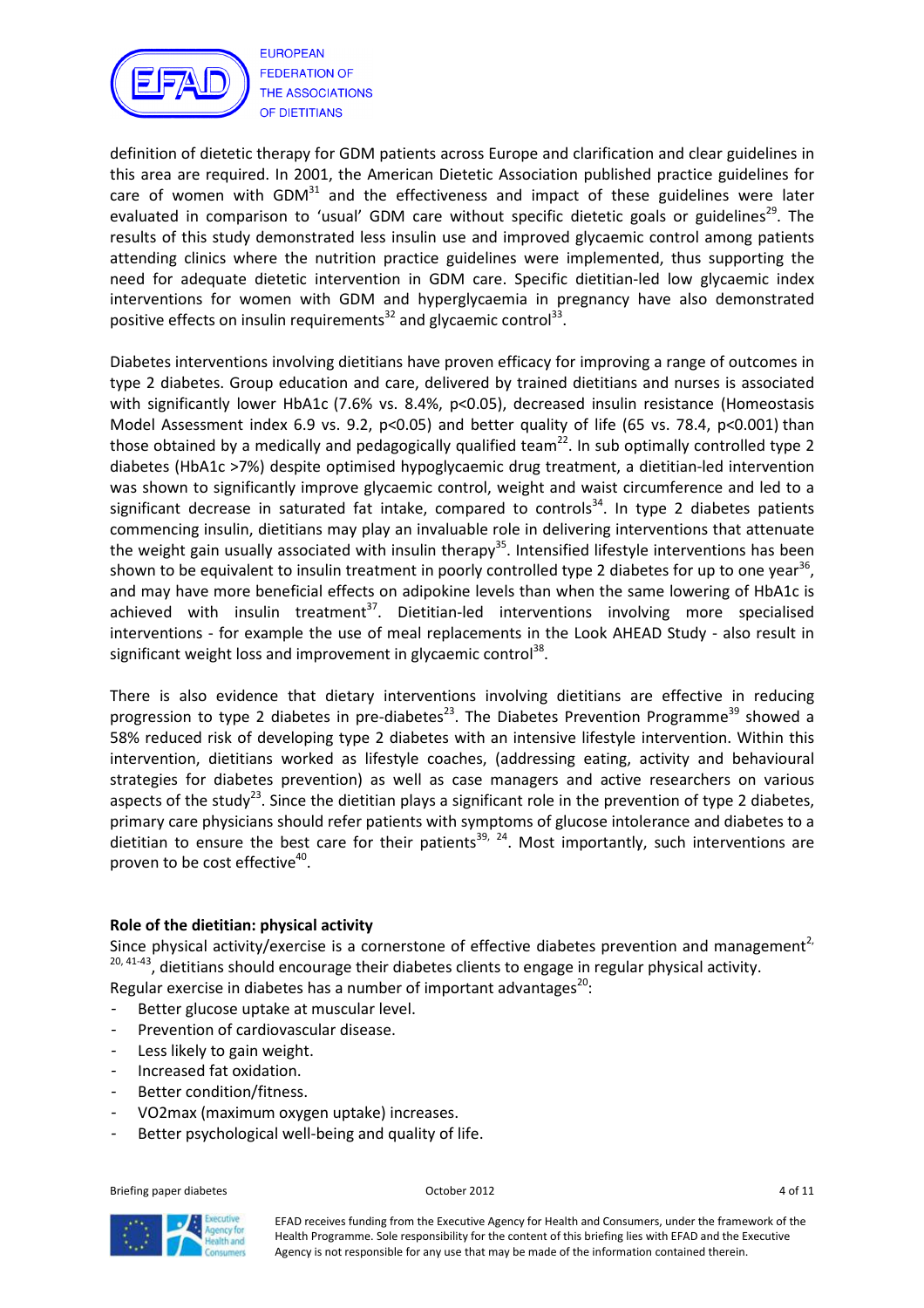

Regular physical activity (150-180 minutes/week) of moderate intensity exercise improves glucose uptake, fat oxidation and improves lipid metabolism<sup>20</sup>. Moreover regular exercise decreases insulin requirements and improves insulin sensitivity. The effectiveness of the training on glycaemia and lipids is strongly dependent on the type of training. Endurance training (at sufficient intensity) improves fat metabolism, while strength or intensive interval training improves glycaemia. Therefore a combination of strength and endurance training is best<sup>20</sup>.

Self-monitoring tools such as pedometers or accelerometers may also be useful for promoting physical activity in type 2 diabetes $44,45$ 

Glycaemia during exercise is dependent on insulin levels and blood glucose levels when starting the activity, the duration and intensity of the activity; and the use of carbohydrates during exercise. Regular blood glucose testing before, during and after exercise, is important for individuals to learn the impact of activity on glycemia. It is good practice to always carry a rapid acting glucose source when engaging in exercise and to have someone at hand who knows the symptoms and can assist in the treatment of hypoglycaemia should it occur<sup>20</sup>. Persons with type 2 diabetes not using insulin or insulin secretagogues are unlikely to experience hypoglycemia related to physical activity<sup>20</sup>. Users of insulin and insulin secretagogues should be given the opportunity to receive specialist advice regarding diet, insulin doses and exercise as adjustments to carbohydrate/insulin doses may be necessary to prevent hypoglycemia during and after exercise<sup>20</sup>.

Individuals who are managed on insulin. From clinical experience doses may need to be revised and adjusted in response to planned physical activity.

For overweight people with diabetes and individuals with impaired mobility, risk analysis and condition testing with a healthcare professional is essential prior to starting an exercise program<sup>20</sup>. More general guidelines for physical activity also apply for people with diabetes e.g. any physical activity needs a proper warm-up and cool-down and comfortable shoes are essential to prevent blisters and foot problems.

Reducing sedentary behaviour ('too much sitting') has recently become a target for behavioural scientists - it is of particular interest in diabetes as it has been shown the breaking up prolonged sitting in obese adults reduces postprandial glucose and insulin responses<sup>46, 47</sup>. There is a growing body of evidence that suggests breaking up sitting time approximately every 30 minutes can improve weight and metabolic outcomes<sup>48</sup>.

Exercise (30 minutes a day at a moderate intensity, with a maximum of 1 h) is for a pregnant woman with diabetes an ideal tool to reduce postprandial hyperglycemia. As long as the heart rate is in a safe range, aerobic exercise such as walking, cycling or swimming are considered safe. Sufficient water intake and light clothing are also recommended as maintaining normal body temperature is important during pregnancy<sup>49</sup>.

| Age           | Safe heart rate range |
|---------------|-----------------------|
| <20 years     | 140-155               |
| $20 - 29$     | 135-150               |
| $30-39$ years | 130-145               |
| >40 years     | 125-140               |

Briefing paper diabetes **Separate Separate Separate Control** Coctober 2012 **5 of 11** 

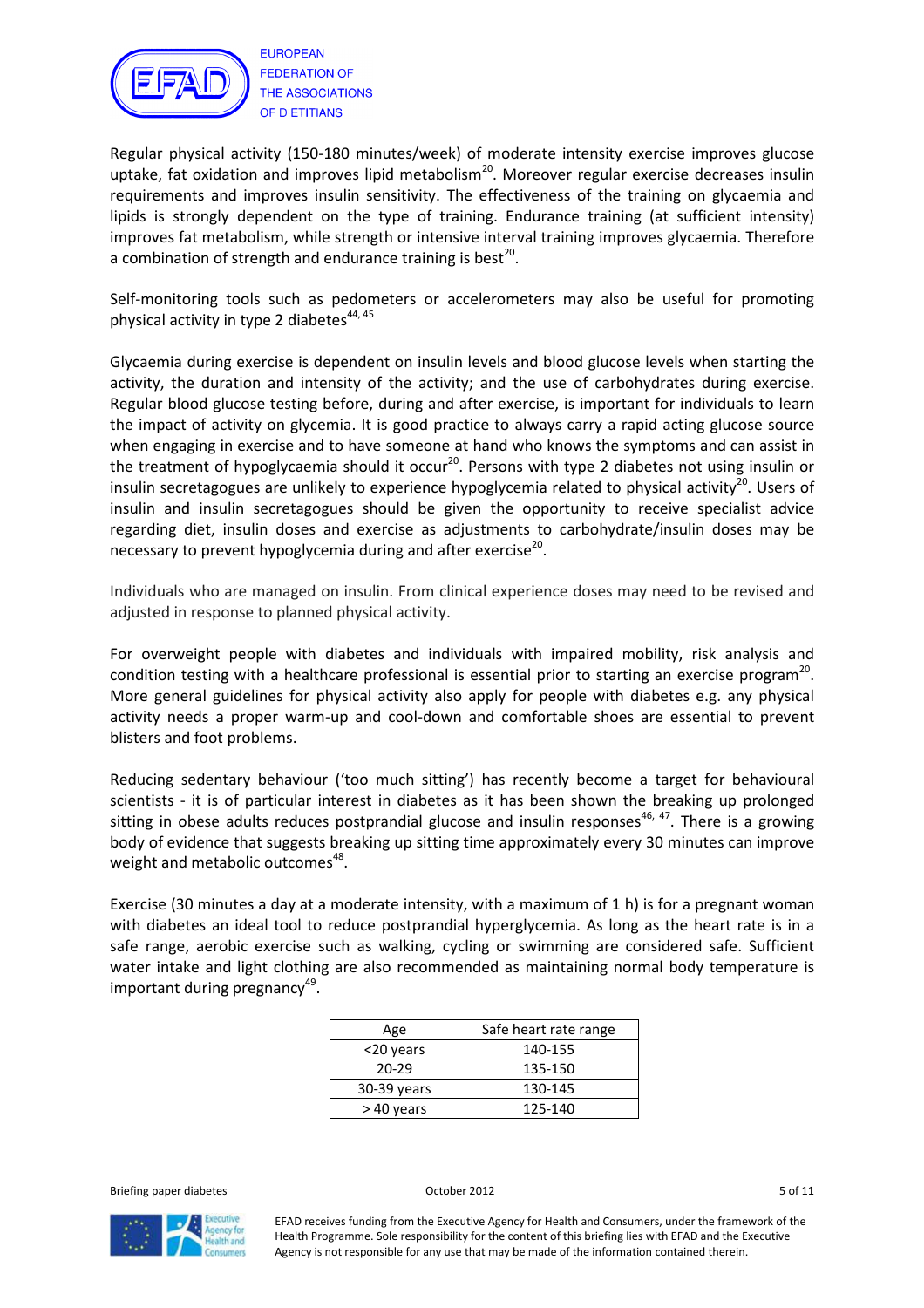

#### References

- 1. IDF Clinical Guidelines Taskforce. Global Guideline for Type 2 Diabetes: recommendations for standard, comprehensive, and minimal care. Diabetic Medicine. 2006;23(6):579-593.
- 2. American Diabetes Association. Standards of Medical Care in Diabetes 2012. Diabetes Care. January 1, 2012 2012;35(Supplement 1):S11-S63.
- 3. International Diabetes Federation. Global Guideline for Type 2 Diabetes 2012 2012. ISBN 2-930229-43-8.
- 4. Mann JI, De Leeuw I, Hermansen K, et al. Evidence-based nutritional approaches to the treatment and prevention of diabetes mellitus. Nutr Metab Cardiovasc Dis. Dec 2004;14(6):373-394.
- 5. Funnell M, Brown T, Child B, et al. National Standards for Diabetes Self-Management Education. Diabetes Care. 2009;32(Suppl 1):S87 - S94.
- 6. Mokdad AH, Ford ES, Bowman BA, et al. Diabetes trends in the U.S.: 1990-1998. Diabetes Care. September 2000 2000;23(9):1278-1283.
- 7. Freemantle N, Holmes J, Hockey A, Kumar S. How strong is the association between abdominal obesity and the incidence of type 2 diabetes? International Journal of Clinical Practice. 2008;62(9): 1391-1396.
- 8. International Diabetes Federation. Diabetes Atlas, 5th edn. Available at: www.eatlas.idf.org Accessed 07/01/2012, 2012.
- 9. Diabetes UK. Evidence-based nutrition guidelines for the prevention and management of diabetes. London 2011.
- 10. Nederlandse Diabetes Federatie. NDF Voedingsrichtlijn voor diabetes type 1 en 2 2010.
- 11. Franz MJ. Carbohydrate and diabetes: is the source or the amount of more importance? Curr Diab Rep. Oct 2001;1(2):177-186.
- 12. Thomas D, Elliott EJ. Low glycaemic index, or low glycaemic load, diets for diabetes mellitus. Cochrane Database Syst Rev. 2009(1):CD006296.
- 13. Bjorck I, Elmstahl HL. The glycaemic index: importance of dietary fibre and other food properties. Proc Nutr Soc. Feb 2003;62(1):201-206.
- 14. Hansen HP, Tauber-Lassen E, Jensen BR, Parving HH. Effect of dietary protein restriction on prognosis in patients with diabetic nephropathy. Kidney Int. Jul 2002;62(1):220-228.
- 15. Wheeler ML, Fineberg SE, Fineberg NS, Gibson RG, Hackward LL. Animal Versus Plant Protein Meals in Individuals With Type 2 Diabetes and Microalbuminuria. Diabetes Care. August 1, 2002 2002;25(8):1277-1282.
- 16. Pan Y, Guo LL, Jin HM. Low-protein diet for diabetic nephropathy: a meta-analysis of randomized controlled trials. Am J Clin Nutr. September 2008 2008;88(3):660-666.
- 17. Bantle JP, Wylie-Rosett J, Albright AL, et al. Nutrition recommendations and interventions for diabetes: a position statement of the American Diabetes Association. Diabetes Care. Jan 2008;31 Suppl 1:S61-78.
- 18. Boulé Ng HEKGPWGASRJ. Effects of exercise on glycemic control and body mass in type 2 diabetes mellitus: A meta-analysis of controlled clinical trials. JAMA: The Journal of the American Medical Association. 2001;286(10):1218-1227.
- 19. Dunstan DW, Daly RM, Owen N, et al. High-Intensity Resistance Training Improves Glycemic Control in Older Patients With Type 2 Diabetes. Diabetes Care. October 1, 2002 2002;25(10):1729- 1736.
- 20. Colberg SR, Sigal RJ, Fernhall B, et al. Exercise and Type 2 Diabetes. Diabetes Care. December 1, 2010 2010;33(12):e147-e167.
- 21. Federal Office of Public Health. Recommendations of the Federal Commission for Nutrition on Carbohydrate Intake. Berne 2009.

Briefing paper diabetes 6 of 11

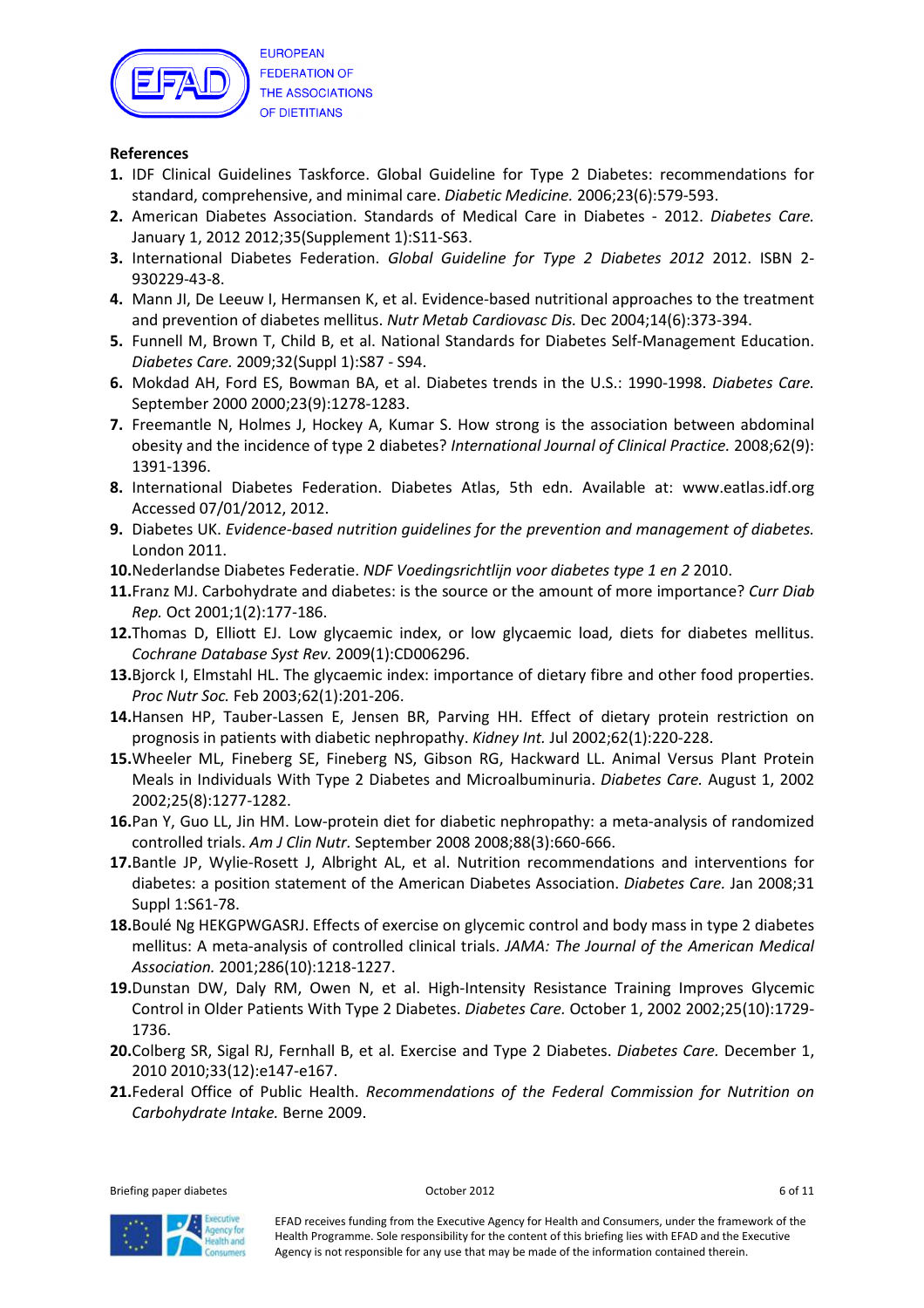

22. Trento M, Basile M, Borgo E, et al. A randomised controlled clinical trial of nurse-, dietitian- and pedagogist-led Group Care for the management of Type 2 diabetes. J Endocrinol Invest. Nov 2008;31(11):1038-1042.

- 23. Wylie-Rosett J, Delahanty L. An integral role of the dietitian: implications of the Diabetes Prevention Program. J Am Diet Assoc. Aug 2002;102(8):1065-1068.
- 24. Morris SF, Wylie-Rosett J. Medical Nutrition Therapy: A Key to Diabetes Management and Prevention. Clinical Diabetes. January 1, 2010 2010;28(1):12-18.
- 25. Delahanty LM. Research charting a course for evidence-based clinical dietetic practice in diabetes. Journal of Human Nutrition and Dietetics. 2010;23(4):360-370.
- 26. Moloney M. Update on Dietary Management of Obesity in Type 2 Diabetes www.efad.org European Federation of the Associations of Dietitians; 2009.
- 27. Pastors JG, Warshaw H, Daly A, Franz M, Kulkarni K. The Evidence for the Effectiveness of Medical Nutrition Therapy in Diabetes Management. Diabetes Care. March 2002 2002;25(3):608-613.
- 28. Connor H, Annan F, Bunn E, et al. The implementation of nutritional advice for people with diabetes. Diabet Med. Oct 2003;20(10):786-807.
- 29. Reader D, Splett P, Gunderson EP. Impact of Gestational Diabetes Mellitus Nutrition Practice Guidelines Implemented by Registered Dietitians on Pregnancy Outcomes. Journal of the American Dietetic Association. 2006;106(9):1426-1433.
- 30. Greuter MJ, van Emmerik NM, Wouters MG, van Tulder MW. Quality of guidelines on the management of diabetes in pregnancy: a systematic review. BMC Pregnancy Childbirth. Jun 28 2012;12(1):58.
- **31. Reader D, Sipe M. Key Components of Care for Women With Gestational Diabetes. Diabetes** Spectrum. October 1, 2001 2001;14(4):188-191.
- 32. Moses RG, Barker M, Winter M, Petocz P, Brand-Miller JC. Can a Low–Glycemic Index Diet Reduce the Need for Insulin in Gestational Diabetes Mellitus? Diabetes Care. June 1, 2009 2009;32(6):996-1000.
- 33. Grant SM, Wolever TMS, O'Connor DL, Nisenbaum R, Josse RG. Effect of a low glycaemic index diet on blood glucose in women with gestational hyperglycaemia. Diabetes research and clinical practice. 2011;91(1):15-22.
- 34. Coppell KJ, Kataoka M, Williams SM, Chisholm AW, Vorgers SM, Mann JI. Nutritional intervention in patients with type 2 diabetes who are hyperglycaemic despite optimised drug treatment Lifestyle Over and Above Drugs in Diabetes (LOADD) study: randomised controlled trial. BMJ. 2010;341.
- 35. Barratt R, Frost G, Millward DJ, Truby H. A randomised controlled trial investigating the effect of an intensive lifestyle intervention v. standard care in adults with type 2 diabetes immediately after initiating insulin therapy. British Journal of Nutrition. 2008;99(05):1025-1031.
- 36. Aas AM, Bergstad I, Thorsby PM, Johannesen Ø, Solberg M, Birkeland KI. An intensified lifestyle intervention programme may be superior to insulin treatment in poorly controlled Type 2 diabetic patients on oral hypoglycaemic agents: results of a feasibility study. Diabetic Medicine. 2005;22 (3):316-322.
- 37. Aas AM, Seljeflot I, Torjesen P, Diep L, Thorsby P, Birkeland K. Blood glucose lowering by means of lifestyle intervention has different effects on adipokines as compared with insulin treatment in subjects with type 2 diabetes. Diabetologia. 2006;49(5):872-880.
- 38. The Look AHEAD Research Group. Reduction in Weight and Cardiovascular Disease Risk Factors in Individuals With Type 2 Diabetes: One-year results of the Look AHEAD trial. Diabetes Care. June 1, 2007;30(6):1374-1383.
- 39. Tuomilehto J, Lindstrom J, Eriksson JG, et al. Prevention of type 2 diabetes mellitus by changes in lifestyle among subjects with impaired glucose tolerance. N Engl J Med. May 3 2001;344(18): 1343 -1350.

Briefing paper diabetes and the control of the October 2012 Control of the Control of the Control of the Control of the Control of the Control of the Control of the Control of the Control of the Control of the Control of t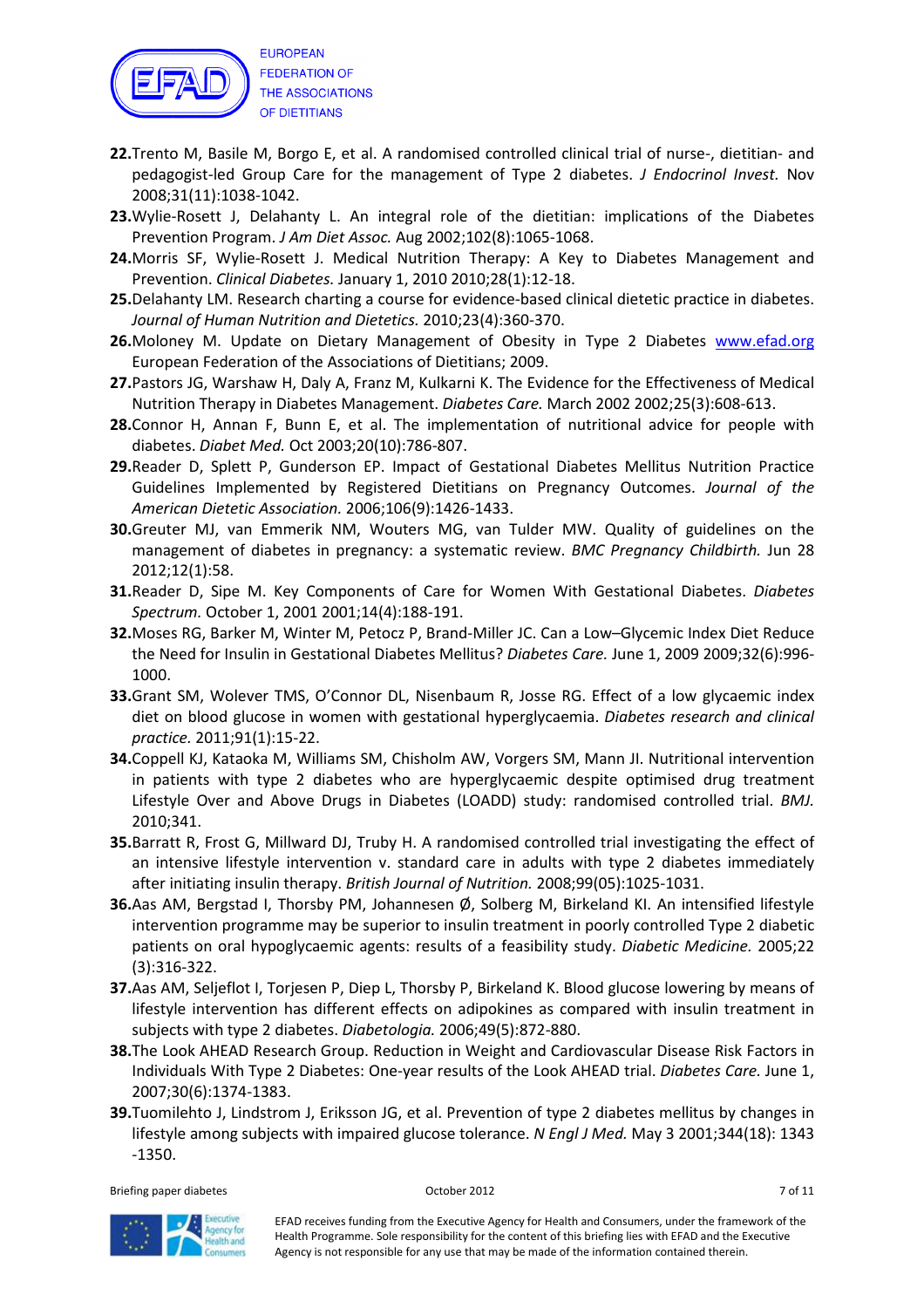

- 40. Wylie-Rosett J, Herman WH, Goldberg RB. Lifestyle intervention to prevent diabetes: intensive and cost effective. Curr Opin Lipidol. Feb 2006;17(1):37-44.
- 41. Nederlandse Diabetes Federatie. Sport en bewegen bij diabetes mellitus 2000.
- 42. Owen N, Bauman A, Brown W. Too much sitting: a novel and important predictor of chronic disease risk? British Journal of Sports Medicine. February 1, 2009 2009;43(2):81-83.
- 43. Sanz C, Gautier JF, Hanaire H. Physical exercise for the prevention and treatment of type 2 diabetes. Diabetes Metab. Nov 2010;36(5):346-351.
- 44. Araiza P, Hewes H, Gashetewa C, Vella CA, Burge MR. Efficacy of a pedometer-based physical activity program on parameters of diabetes control in type 2 diabetes mellitus. Metabolism. 2006; 55(10):1382-1387.
- 45. De Greef K, Deforche B, Tudor-Locke C, De Bourdeaudhuij I. A cognitive-behavioural pedometerbased group intervention on physical activity and sedentary behaviour in individuals with type 2 diabetes. Health Education Research. October 1, 2010 2010;25(5):724-736.
- 46. Dunstan DW, Kingwell BA, Larsen R, et al. Breaking Up Prolonged Sitting Reduces Postprandial Glucose and Insulin Responses. Diabetes Care. May 1, 2012 2012;35(5):976-983.
- 47. Avery L, D Flynn, A van Wersch, F F Sniehotta and M I Trenell, Changing Physical Activity Behavior in Type 2 Diabetes A systematic review and meta-analysis of behavioral interventions. Diabetes Care. December 2012, 35 (12).
- 48. Dunstan D ON. New exercise prescription: Don't just sit there: stand up and move more, more often: comment on 'sitting time and all-cause mortality risk in 222 497 Australian adults'. Archives of Internal Medicine. 2012;172(6):500-501.
- 49. Artal R, O'Toole M. Guidelines of the American College of Obstetricians and Gynecologists for exercise during pregnancy and the postpartum period British Journal of Sports Medicine February 1, 2003;37(1):6-12.
- 50. British Dietetic Association. Model for Dietetic Outcomes. Birmingham, UK 2011.
- 51. Ismail K, Winkley K, Rabe-Hesketh S. Systematic review and meta-analysis of randomised controlled trials of psychological interventions to improve glycaemic control in patients with type 2 diabetes. The Lancet. 2004;363(9421):1589-1597.
- 52. Mensing C, Boucher J, Cypress M, et al. National Standards for Diabetes Self-Management Education. Diabetes Care. January 2006 2006;29(suppl 1):s78-s85.
- 53. Brug J, Spikmans F, Aartsen C, Breedveld B, Bes R, Fereira I. Training Dietitians in Basic Motivational Interviewing Skills Results in Changes in Their Counseling Style and in Lower Saturated Fat Intakes in Their Patients, Journal of nutrition education and behavior 2007;39(1):8- 12.
- 54. Jackson R, Asimakopoulou K, Scammell A. Assessment of the transtheoretical model as used by dietitians in promoting physical activity in people with type 2 diabetes. Journal of Human Nutrition and Dietetics. 2007;20(1):27-36.
- 55. Battista MC, Labonte M, Menard J, et al. Dietitian-coached management in combination with annual endocrinologist follow up improves global metabolic and cardiovascular health in diabetic participants after 24 months. Appl Physiol Nutr Metab. Apr 25 2012.
- 56. Belton A. International Standards for Diabetes Education. Diabetes Voice. 2003;48(4):17-19.



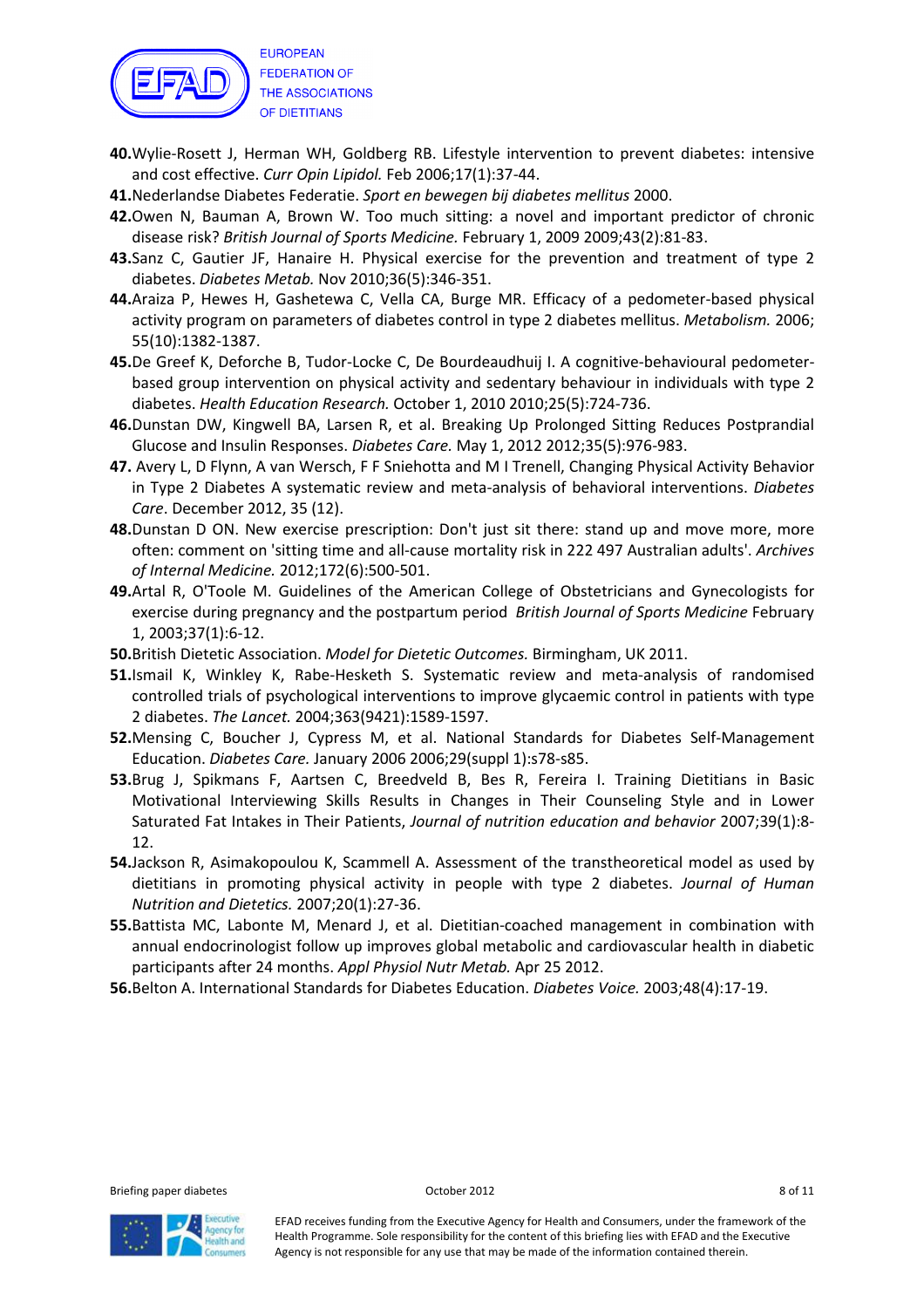

## Addendum

Key performance indicators for diabetes management<sup>50</sup>

- Physical
- blood pressure
- BMI
- body weight
- waist circumference
- **Biochemical** 
	- Hb A1c
	- blood lipids
	- renal function
	- folic acid
	- vitamin B12
	- vitamin D
- Psychological
	- quality of life
- Behavior change
	- healthy eating habits
	- physical activity
- Physical
- blood pressure
- BMI
- body weight
- waist circumference

### Best practices in counseling methodologies for diabetes management by European dietitians.

A range of psychological interventions have been shown to improve glycaemic control in type 2 diabetes, including motivational interviewing and cognitive behavioural therapy techniques<sup>51</sup>. Studies indicate that instructors without specialised training in diabetes, behavioural interventions and counselling skills may not focus on patient behaviour change, and therefore, clinical outcomes may not improve<sup>52</sup>. Dietitians' clinical training involves instruction in behaviour change strategies and this is associated with improvement in metabolic outcomes and dietary and activity behaviours<sup>53-55</sup>.

As the number of people with diabetes increases worldwide, there will be an increasing need for diabetes education. New approaches are necessary to ensure the cost-effective provision of this education for people with diabetes. Diabetes education needs up-to-date programmes to train educators in order to deliver high quality diabetes education. The International Standards for Diabetes Education offer a basis on which to develop courses, while providing criteria against which to measure programme contents<sup>56</sup>.

- Techniques to help improving motivation and behavioral change
	- effective coaching (self-determination theory)
	- cognitive behavioural therapy
	- motivational interviewing
	- situational coaching
	- discount rates (http://painconsortium.nih.gov/symptomresearch/chapter\_4)
	- mindful eating
	- patient empowerment

Briefing paper diabetes **Department Contact Contact Contact Contact Contact Contact Contact Contact Contact Contact Contact Contact Contact Contact Contact Contact Contact Contact Contact Contact Contact Contact Contact Co**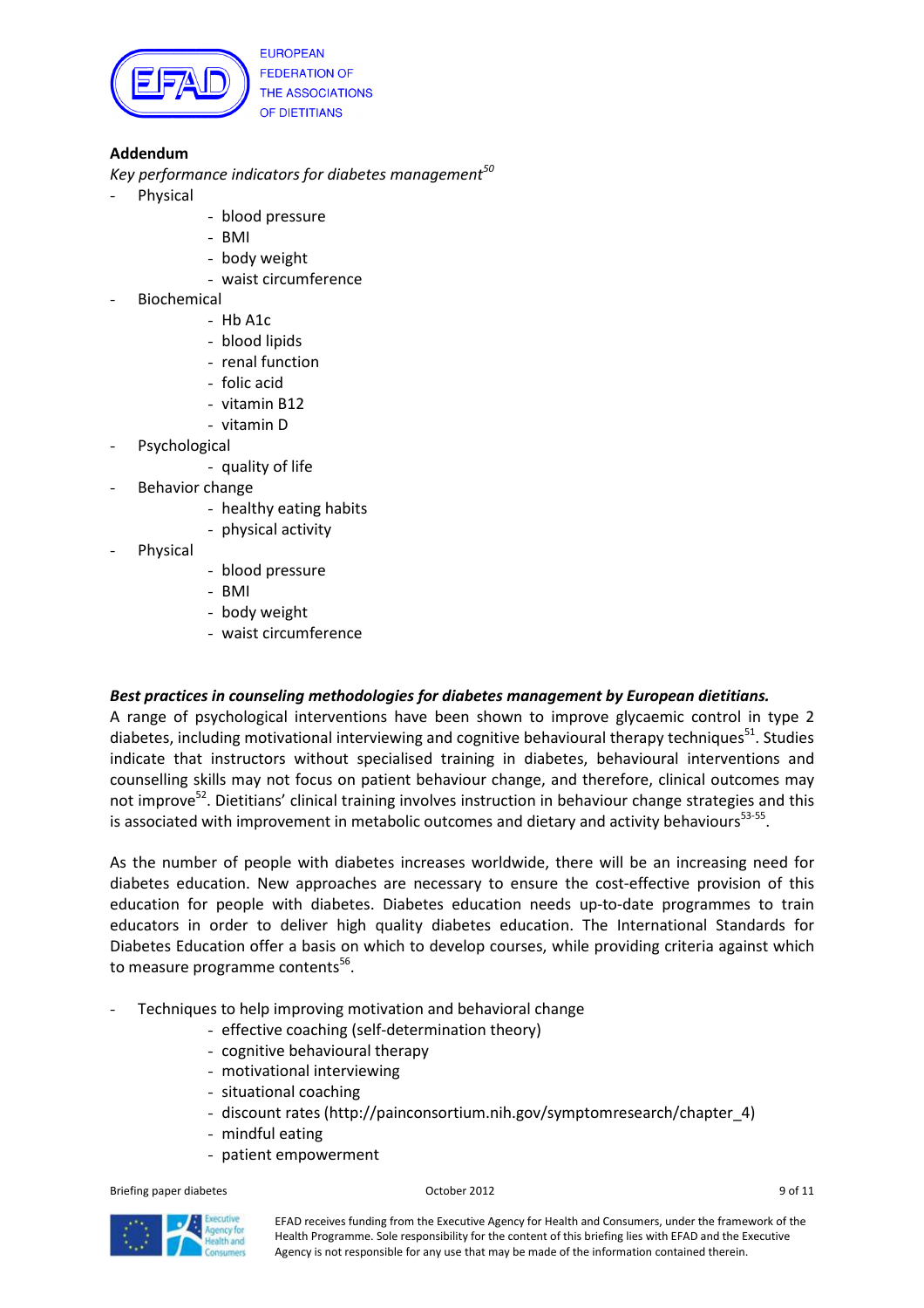

- problem solving therapy
- self-monitoring
- systemic approach
- Workshops
	- healthy nutrition
	- carbohydrate awareness
	- nutri learn buffet
	- alimentary sensations (hunger, satiety, craving)
	- menu planning
	- how to read food labels
	- healthy shopping
	- the physical active person with diabetes
- Cooking classes
	- Visualization tools used in education
		- pictures of food portions
		- food composition tables
		- websites and apps used to count calories and promote healthy nutrition e.g. (cave: which nutrient table is the used? - different for ipad, android, iphone)
			- Carbs and Cals
			- Diabetes Dog
			- Diabetes Pilot
			- Dbees
			- HelpDiabetes
			- Koolhydraatkenner
			- **Sweetbee**
		- animated lectures
		- food plates/pyramids/wheel models
- Infotainment games
	- quartet
	- quizzes
	- food 'dummies'
- Food diaries
- Tele-coaching
- Visualization tools used in education
	- animated lectures
	- food plates/pyramids/wheel models
- Tools that are helpful in promoting physical activity
	- a heart rate meter (e.g. Polar),
	- a pedometer (e.g. Digiwalker),
	- an accelerometer.
	- apps to optimize physical activity
		- MyfitnessPal
		- Runkeeper

Briefing paper diabetes and the control of 11 of 11 of 11 of 11 of 11 of 11 of 11 of 11